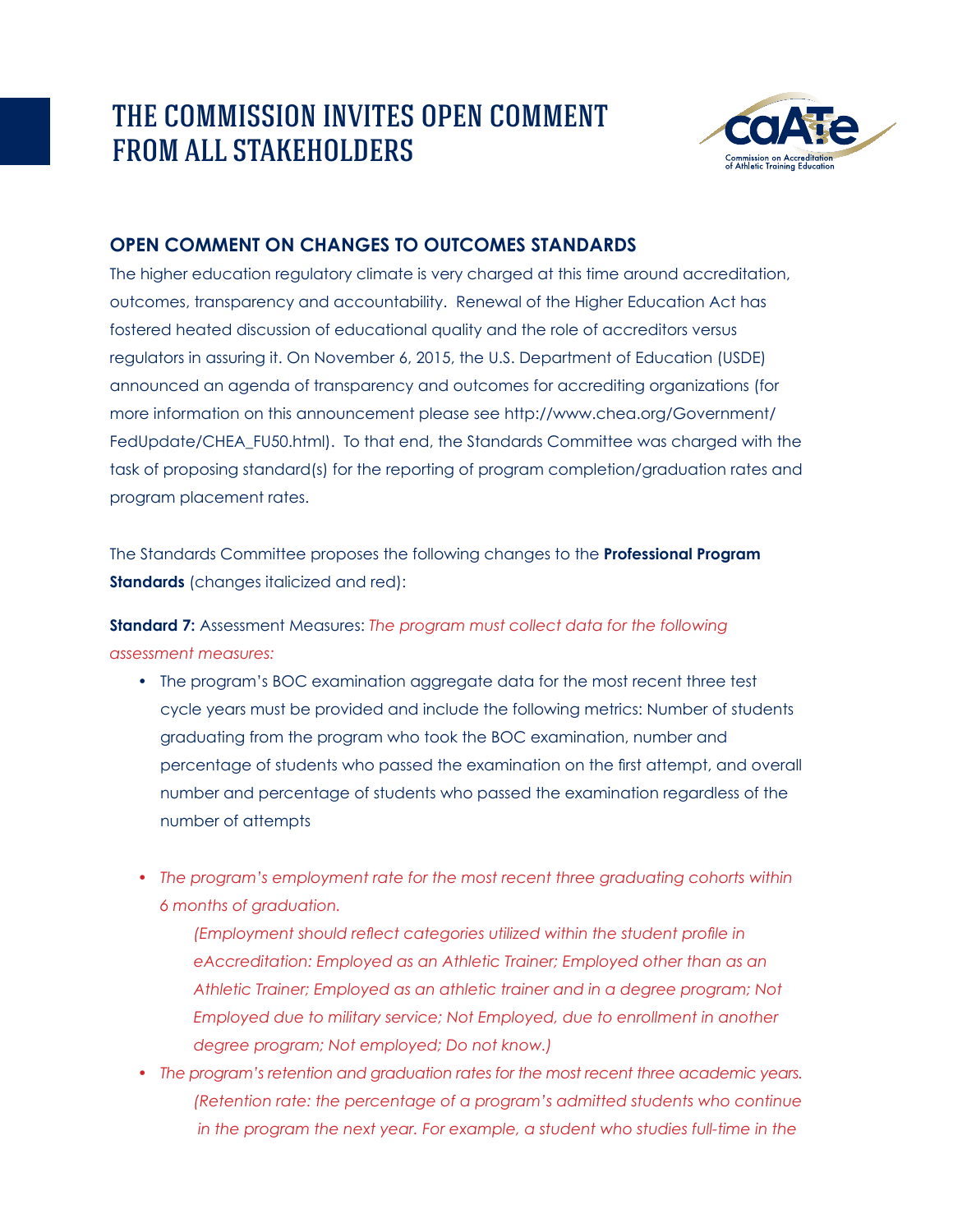fall semester and keeps on studying in the program in the next fall semester is  *counted in this rate.) (Graduation rate: the percentage of a program's admitted students who complete their program within 150% of the published time for the program. For example, for a four-year degree program, entering students who complete within six years are counted as graduates.)*

The proposed change to Standard 7 would subsequently impact Standard 8, although the wording of Standard 8 would remain the same:

**Standard 8:** Assessment Measures: Programs must post the data from Standard 7 on the program's home page or a direct link to the data must be on the program's home webpage.

The Standards Committee proposes the following changes to the **Post-Professional Degree Program** Standards (changes italicized and red):

**Standard 15.** Assessment Measures: The program's aggregate institutional data (as defined **below** by the CAATE) for the most recent three years must be provided.

- *• The program's employment rate for the most recent three graduating cohorts within 6 months of graduation. (Employment should reflect categories utilized within the student profile in eAccreditation: Employed as an Athletic Trainer; Employed other than as an Athletic Trainer; Employed as an athletic trainer and in a degree program; Not Employed due to military service; Not Employed, due to enrollment in another degree program; Not employed; Do not know.)*
- *• The program's retention and graduation rates for the most recent three academic years.*

 *(Retention rate is the percentage of a program's students who continue in the program the next year. For example, a student who studies full-time in the fall semester and keeps on studying in the program in the next fall semester is counted in this rate.)*

 *(Graduation rate is the percentage of a program's admitted students who complete their program within 150% of the published time for the program. For example, for a four-year degree program, entering students who complete within six years are counted as graduates.)*